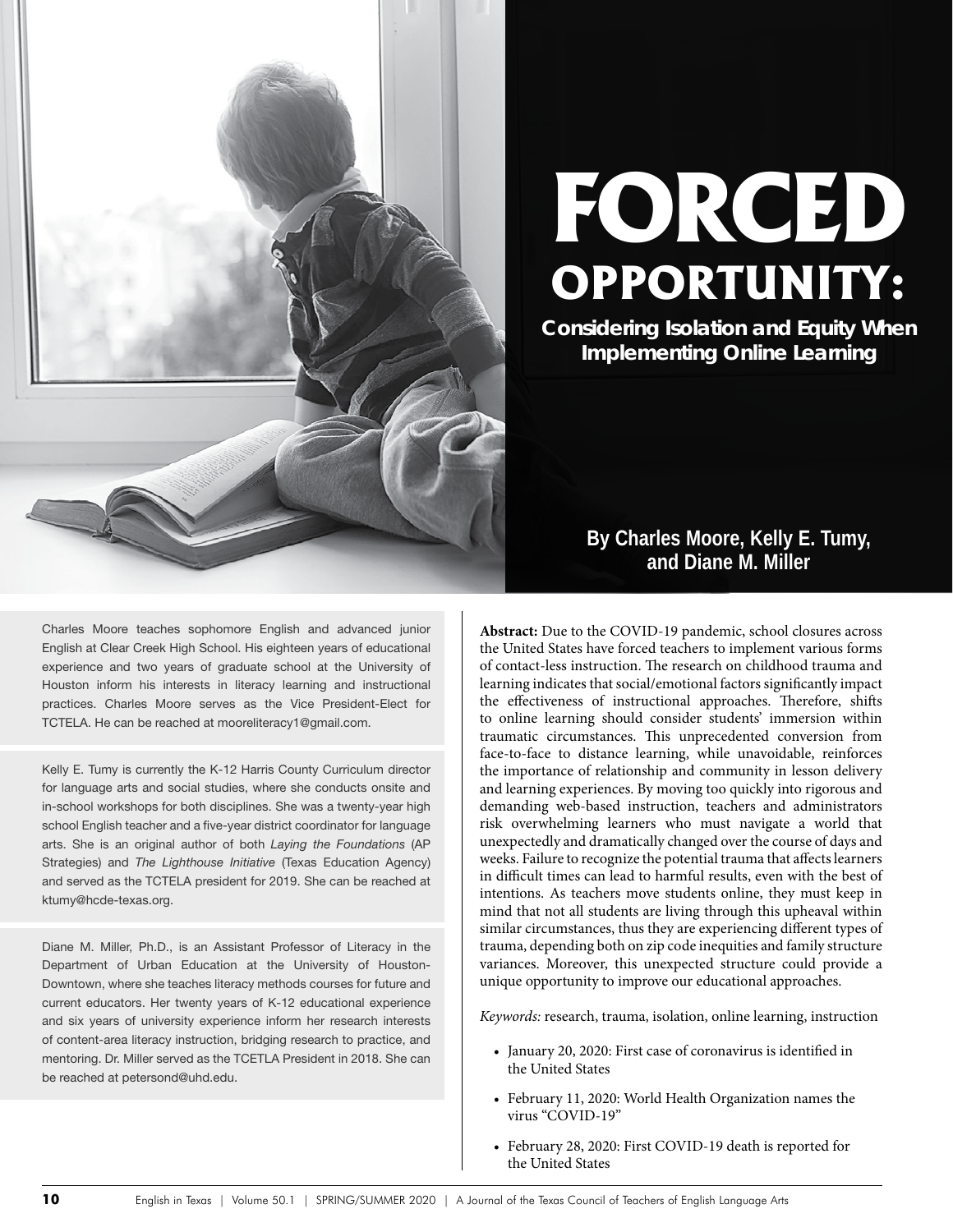- March 26, 2020: United States reports 81,321 cases and more than 1,000 deaths
- April 7, 2020: United States reports 398,809 cases and 12,895 deaths
- May 10, 2020: United States reports 1,309,541 cases and 78,794 deaths

(Taylor, 2020; Hernandez, O'Key, Watts, Manley, & Pettersson, 2020)

The timeline above exhibits just how quickly the COVID-19 pandemic is redefining life in the United States. The majority of Americans are under state and/or local stay-athome orders and are leaving their homes only for essential jobs and necessary errands. Amid this flurry of increasing uncertainty and tragic loss, news of school closures invaded the usual carefree promise of Spring Break weeks. By Friday, March 13, the majority of Texas schools were closed for differing lengths of time, and when this journal went to print, closures had extended until the end of the school year, and how and when to start the new year was still undetermined.

Districts are scrambling to make sense of contact-less learning, exploring Internet-based resources, virtual classroom portals, and videoconferencing-based lessons. Many of us entered into this new living and teaching experience completely blind to how online learning should be framed and delivered to students. Districts with adequate technology resources shifted online easily, and districts without such infrastructure worked with limited electronic options and compiled hard copies of work for parents and guardians to obtain and deliver to students.

Unfortunately, this rush to provide learning opportunities for students subjected to stay-at-home orders often neglected to take into account the social/emotional factors that accompany a sudden shift in learning—and living—situations. Educational leaders need to acknowledge the trauma that students will experience when living through such a massive upheaval in their daily routines. Students across the country were expected to acclimate to a new learning environment as they lost their most significant and consistent daily routine of attending school, learning with their teachers and peers, and the most critical need laid bare by this crisis, eating regular meals. Issues of disparate equity and access in our educational systems bubble and boil to the surface daily. Some students have the support structures in place to adapt to a changing learning environment, but many do not. By moving too quickly into rigorous and demanding web-based instruction, teachers and administrators risk overwhelming learners who are suffering traumas, whether related to the pandemic or not, within the pervasive stress of losing the identities they held in their school settings just mere weeks ago.

## **Effects of Trauma on Student Learning**

Students experience stress and trauma in many parts of their lives, not only in the wake of a worldwide pandemic. According to the Centers for Disease Control and Prevention (CDC) (2020), the data on Adverse Childhood Experiences (ACEs) outline that not only can family events trigger trauma but "witnessing violence in the community" can also add to the trauma children experience on a daily basis. This is further evidenced by the CDC's research that reminds all caregivers that any kind of trauma can "negatively impact education and job opportunities" (Centers for Disease Control and Prevention, 2020, n.p.), something all learners are

struggling with in one way or another. Since all education has been disrupted in most states (Coronavirus and School Closures, 2020) and job opportunities simply do not exist with unemployment skyrocketing in this pandemic (U.S. Bureau of Labor Statistics, 2020), the trauma effects are only beginning. Notably, the trauma will take different shapes—trauma for five-year-old children will be different than trauma for an eighteen-year-old young adult. The long-term effects of trauma will develop over time, and educators and parents need to watch for the signs.

The pressure that results from stress and trauma affects students' ability to learn and poses a formidable risk to intellectual growth. Terrasi and de Galarce (2017) assert, "The detrimental effects of stress are especially formidable, impeding [students'] physical, social, emotional, and academic development" (p. 36). Under normal circumstances, these understandings enable teachers to nurture their students through difficult circumstances and shepherd them forward in their learning. However, when circumstances force a screen, both literal and figurative, between students and teachers, the social/emotional connection is broken, compounding the trauma and stress. At a time when students are under neverbefore-experienced stress, they need the support system that schools provide. Removing this support system will have a negative impact not only on students but on their teachers too. Teachers know that stress affects students, and they are acutely aware that "stress hormones . . . have a negative effect on a range of executive functions, weakening children's concentration, language processing, sequencing of information, decision making, and memory" (Terrasi & de Galarce, 2017, pp. 36-37). Without being in front of a group of students daily, watching interactions and noting behaviors, teachers cannot hope to meet the emotional needs of learners.

Similarly, librarians seek to nurture students as they encounter life's obstacles. The school library is, at times, a way for a less connected student to connect. Taylor (2019) posits that librarians consider "trauma-informed approaches" and ask "What happened to this person?" to better understand students' behaviors (Taylor, 2019, p. 29). With school out of session and libraries locked, this daily emotional avenue for students—the library—is not allowed to serve as this significant refuge. Sitler (2009) touts a "pedagogy of awareness" (p. 120) and maintains what teachers and librarians know to be true, "Caring for the human needs of a person is paramount" (p. 122). If teachers cannot care for students, their effectiveness as educators diminishes greatly, and relationships dwindle, creating a void that will take time to heal.

Recent history reveals that teachers expertly employ a pedagogy of awareness in times of trauma and crisis. Consider the position verbalized by the National Council of Teachers of English (NCTE) (2001) in their "Resolution on Teaching in Times of Crisis." While this resource was crafted in a different time, a little over two months after the terrorist attacks of 9/11, its statements still hold true today. Traumatic circumstances for both teachers and students continue to present challenges within and outside of learning environments. Understandably, the acute trauma of the COVID-19 pandemic's effects demands much attention, but teachers know that many desperate situations lurk beneath the surface of our immediate focal point of the virus. The words of the NCTE resolution were prescient: "From widespread economic ramifications to the disturbing sense that reality has shifted, everyone has been affected" (para. 4). Upheavals, whether societal, personal, or academic, happen repeatedly, each day, in a constant flood of emerging traumas. What traumas are just below the surface? Which ones will reemerge one year down the line? Two years? Ten years?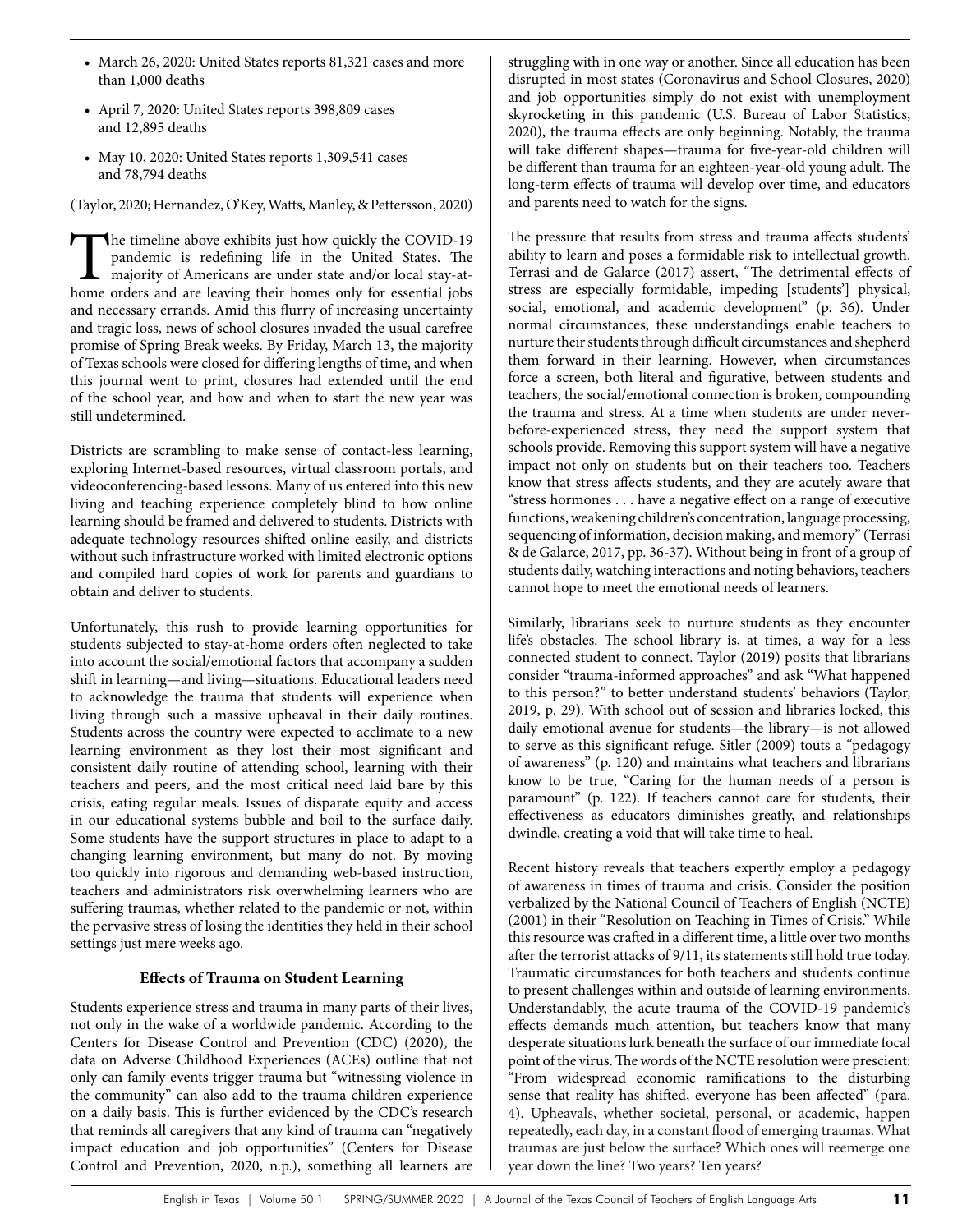#### **Effects of Isolation on Student Learning**

Although teachers are powerless to protect their students from traumatic events, they are often able to mitigate the impact of these conditions by cultivating a compassionate, consistent atmosphere in the classroom. Minahan (2019) recognizes the power of teachers "to build a supportive and sensitive environment where students feel safe, comfortable, take risks, learn, and even heal" (p. 35). Unfortunately, the current school closures are splintering those carefully constructed environments and are isolating students and teachers from one another. Separating students from their teachers erases those important relational and emotional checkpoints, obfuscating effective and considerate instruction.

For instance, the separation of teachers from their students negatively impacts opportunities for authentic assessment. Generally speaking, much of communication is nonverbal, and the same could be said for classroom-based formative assessment one of the most useful tools in a teacher's toolkit. Teachers read the subtle sighs and hunched shoulders of their students and gently step in with support; this cannot happen when they are isolated from one another. Every teacher knows the value of "interpersonal interactions" and that they "are key to successful learning in any environment" (Xu & Xu, 2019, p. 28). No longer are they able to turn and talk with an elbow partner to solidify thinking, offer a thumbsup gesture as confirmation of understanding, or listen as the teacher answers a student's question by answering someone else's.

Schools are bustling hubs of energy that feed into and power the people within their buildings—teachers, administrators, students, custodians, librarians. That energy is impossible to summon in isolation, and students must confront the "alone together paradox," as our new digital connections "can challenge our human practices of deliberateness, attentiveness, and living fully in the moment" (Cox, 2018, p. 72). While online learning presents several potential pitfalls, Rehn, Maor, and McConney (2017) specifically identify the drawbacks of teaching via videoconferencing: "(1) insufficient time, (2) feelings of isolation, (3) scheduling and logistics, (4) unreliable technology, and (5) limited personal connection" (p. 805). Not only must teachers consider students' experiences, but teachers feel the effects of isolation as well. The relationships between staff members are crucial and they "need time and space to talk with their colleagues about manifestations of trauma and mechanisms for helping students" (Sitler, 2009, p. 122). Finding success in isolation is a difficult proposition, and it is important to remember that the same restrictions separating students from their teachers also separate teachers from one another.

## **Limits of Moving Learning Online**

As educators move students toward online learning, they must consider that most of the pupils are completely unprepared to face this challenge on their own. In fact, many of the structures that exist within schools condition learners to rely on their teachers for direction and inhibit the skills students will need as they explore this new learning mode. Students face the challenges of this new "requirement of higher-level self-directed learning skills and greater difficulties in enabling effective human interactions" (Xu & Xu, 2019, p. 26). In this COVID-19 landscape, K-12 students are struggling to find support to address these two challenges. Teachers are struggling, too, as they work to devise a plan of support for both, but any plan is limited by the need for serious human interaction an elusive commodity in the context of stay-at-home requirements. Many teachers have opted to use videoconferencing, but Rehn, Meor, and McConney (2017) remind practitioners, "When video conferencing is used solely to deliver lectures, it is not effective for creating successful learning communities" (p. 803). Moreover, districts are beginning to question the use of videoconferencing due to various security concerns, prompting some districts to ban the use of Zoom<sup>TM</sup> and other similar platforms.

This forced transition from in-person instruction to online instruction is fraught with limitations. Not only are teachers not present physically to ask questions, to challenge thinking, and to interact in meaningful ways, they are aware that calling this process "online instruction" is a misnomer. Typical online instruction is characterized by an ordered format, willing participants, and known and measurable outcomes. What the pandemic has brought on is something Juliani (2020) calls "emergency remote learning" (para. 4). If that is truly the case—and many would agree that it is—then how are teachers addressing the limits of learning online in emergency and emergent times? Students and teachers alike face "individual differences in technology literacy and unequal access to computers and internet . . . hinder[ing] some students' online learning effectiveness" (Xu & Xu, 2019, p. 26). There are students from California to New Jersey and from Texas to North Dakota who do not have Internet access, some of whom do not have basic utilities. While learning online seems like a perfect solution for school closures, it presents a third-world problem for institutions that are part of a first-world tier. An abrupt shift to online learning means that students and teachers who experience disparities in both access and equity must be supported more fully.

In the best of times, "Online structured courses . . . in typical higher education settings afford adults opportunities to learn in a multitude of ways" (Cox, 2018, p. 73). While Cox is referring to adult, higher education learning—where online instruction thrives when voluntary—the best that can be said of emergency remote learning is that students are being offered scant approaches to instruction with little opportunities to turn surface learning into something that helps them develop as lifelong learners.

A valued component of all instruction, especially literacy instruction, is the face-to-face interaction among stakeholders. Online instruction limits students' peer interactions, and they are detached from the connection with their teacher that is crucial to supporting their capacity as learners. In the much-needed area of social/emotional learning, this isolating structure limits teachers in their efforts to support students through trauma. As Frieze (2015) describes, "After being exposed to a traumatic event, children struggle with motivation, concentration, focus, and personal connections, all of which are essential in promoting reading achievement" (p. 29). Equally missed are reading and writing conferences; no longer will teachers have one-on-one opportunities for instruction. How can teachers ask readers to tackle challenging texts and writers to take risks with their pieces when they no longer see a trusted structure in place to catch them if they fall?

# **Unique Opportunity to Re-Envision Learning**

The traumatic isolation, a clear effect of the COVID-19 pandemic situation, presents a unique opportunity to shift the paradigm in education from the draconian post-war assembly line intended to produce workers for jobs to new-millennium, technologyequipped thinkers who may have several careers in their lifetimes. Consider the clauses of the "Resolution on Teaching in Times of Crisis" (NCTE, 2001), which describe effective literacy practices in harsh situations: